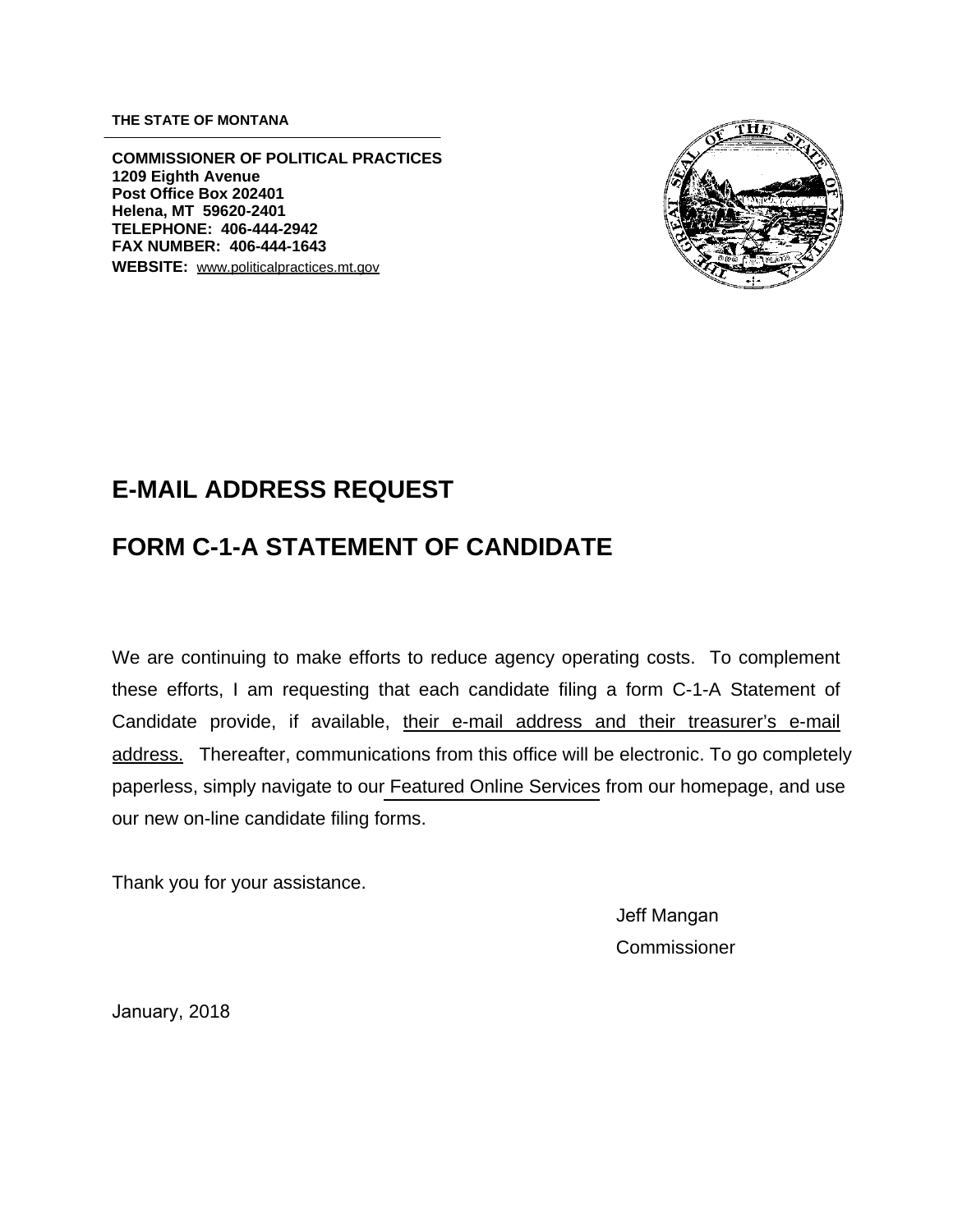**COMMISSIONER OF POLITICAL PRACTICES 1209 Eighth Avenue Post Office Box 202401 Helena, MT 59620-2401 TELEPHONE: 406-444-2942 FAX NUMBER: 406-444-1643 WEBSITE: www.politicalpractices.mt.gov** 



# **INSTRUCTIONS** (Revised 1/18) **FORM C-1-A STATEMENT OF CANDIDATE**

## **WHO IS REQUIRED TO FILE A FORM C-1-A?**

- All candidates campaigning for county and municipal offices must file a Form C-1-A.
- All candidates campaigning for school trustee offices in first-class districts located in counties with populations of 15,000 and more or in county high school districts having student enrollments of 2,000 or more must file a Form C-1-A.

#### **WHAT INFORMATION IS TO BE REPORTED?**

Pursuant to Montana Code Annotated §§§ 13-37-201, 13-37-202, and 13-37-205, the following information is required to be reported:

- full name and complete mailing address of the treasurer;
- full name and complete mailing address of any deputy treasurer; and
- full name and complete address of the depository in which the campaign account is located.

#### *Please note:*

- *A candidate may appoint himself or herself as the campaign treasurer or deputy treasurer. Such an appointment subsequently may be changed by filing an amended Form C-1-A.*
- *The treasurer of a candidate's campaign is responsible for keeping detailed accounts of all contributions received and expenditures made by the campaign.*
- *The treasurer of a candidate's campaign is the individual to whom correspondence and notices will be sent unless the Commissioner's office is otherwise directed.*
- *A separate bank account must be established for a campaign in which any funds, including the candidate's personal funds, will be received or spent, that is, Box B or C is checked on the Affidavit of Reporting Status on Form C-1-A.*
- *Collecting of general funds during a contested primary are required to be maintained in a seperate* •*account.*

*In accordance with 44.11.304(2)Administrative Rules of Montana, if Box B has been checked and more than \$500 subsequently is received and/or expended, an initial financial report (Form C-5) must be filed within five (5) days of exceeding \$500 and financial reports must be filed according to schedule.* 

### **WHEN MUST A FORM C-1-A BE FILED?**

A Form C-1-A must be filed within five (5) days after receiving or spending money, appointing a campaign treasurer, or filing for office, whichever occurs first.

### **WHERE MUST A FORM C-1-A BE FILED?**

- One copy is to be filed with the Commissioner of Political Practices at the address above. The report may be faxed provided the original report is submitted to the Commissioner immediately thereafter. The Commissioner's fax number and mailing address are provided above.
- One copy is to be retained for the candidate's records.